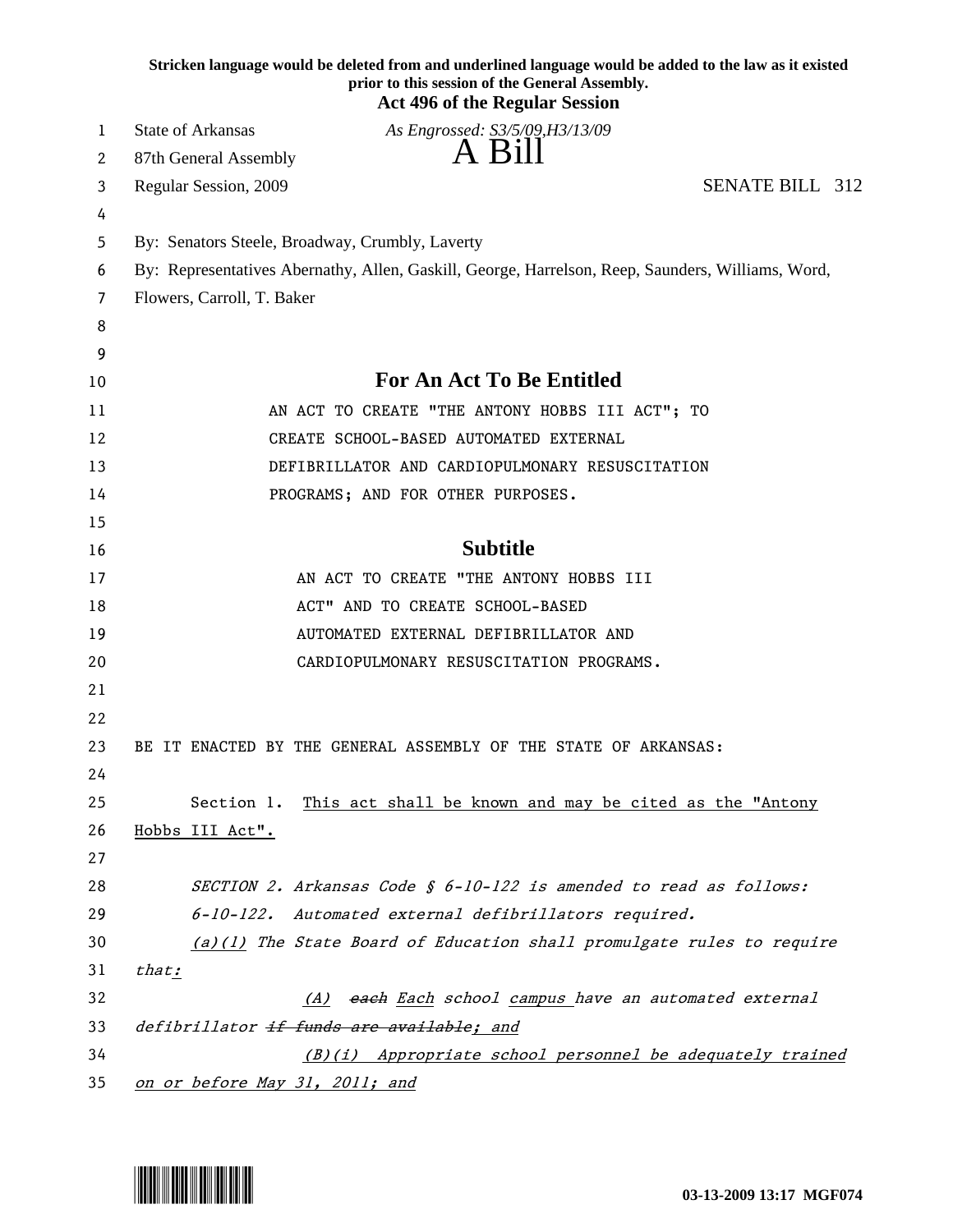| 1  | (ii) After May 31, 2011, appropriate school                                   |
|----|-------------------------------------------------------------------------------|
| 2  | personnel be adequately trained on an ongoing basis.                          |
| 3  | (2) To enhance the potential life-saving capability of each                   |
| 4  | automated external defibrillator, the rules shall include without limitation  |
| 5  | provisions regarding the availability of the school's automated external      |
| 6  | defibrillator at school-related activities, such as athletic events.          |
| 7  | (b) To minimize the financial impact on school districts, each school         |
| 8  | district may apply for a grant from the Department of Health to purchase an   |
| 9  | automated external defibrillator or related equipment or to provide training  |
| 10 | to its personnel, or any combination of purchase of an automated external     |
| 11 | defibrillator or related equipment or provision of training to personnel.     |
| 12 | (c) Beginning in 2011, the Commissioner of Education shall provide a          |
| 13 | report to the Senate Committee on Public Health, Welfare, and Labor and the   |
| 14 | House Committee on Public Health, Welfare, and Labor on or before July 1,     |
| 15 | each year regarding the implementation of this section and the status of      |
| 16 | automated external defibrillator availability on each school campus.          |
| 17 |                                                                               |
| 18 | SECTION 3. Arkansas Code Title 6, Chapter 10, Subchapter 1 is amended         |
| 19 | to add an additional section to read as follows:                              |
| 20 | 6-10-123. School-based automated external defibrillator and                   |
| 21 | cardiopulmonary resuscitation programs.                                       |
| 22 | (a) The State Board of Education, after consultation with the                 |
| 23 | Department of Health, shall develop rules based on guidelines for automated   |
| 24 | external defibrillator and cardiopulmonary resuscitation training that        |
| 25 | incorporates at least the following:                                          |
| 26 | (1) Health care provider oversight, including planning and                    |
| 27 | review of the selection, placement, and maintenance of automated external     |
| 28 | defibrillators;                                                               |
| 29 | Appropriate training of anticipated rescuers in the use of<br>(2)             |
| 30 | the automated external defibrillator and in cardiopulmonary resuscitation;    |
| 31 | Testing of psychomotor skills based on the American Heart<br>(3)              |
| 32 | Association scientific guidelines, standards, and recommendations for the use |
| 33 | of the automated external defibrillator, as they existed on January 1, 2009,  |
| 34 | and for providing cardiopulmonary resuscitation as published by the American  |
| 35 | Heart Association, American Red Cross, or in equivalent course materials, as  |
| 36 | they existed on January 1, 2009;                                              |